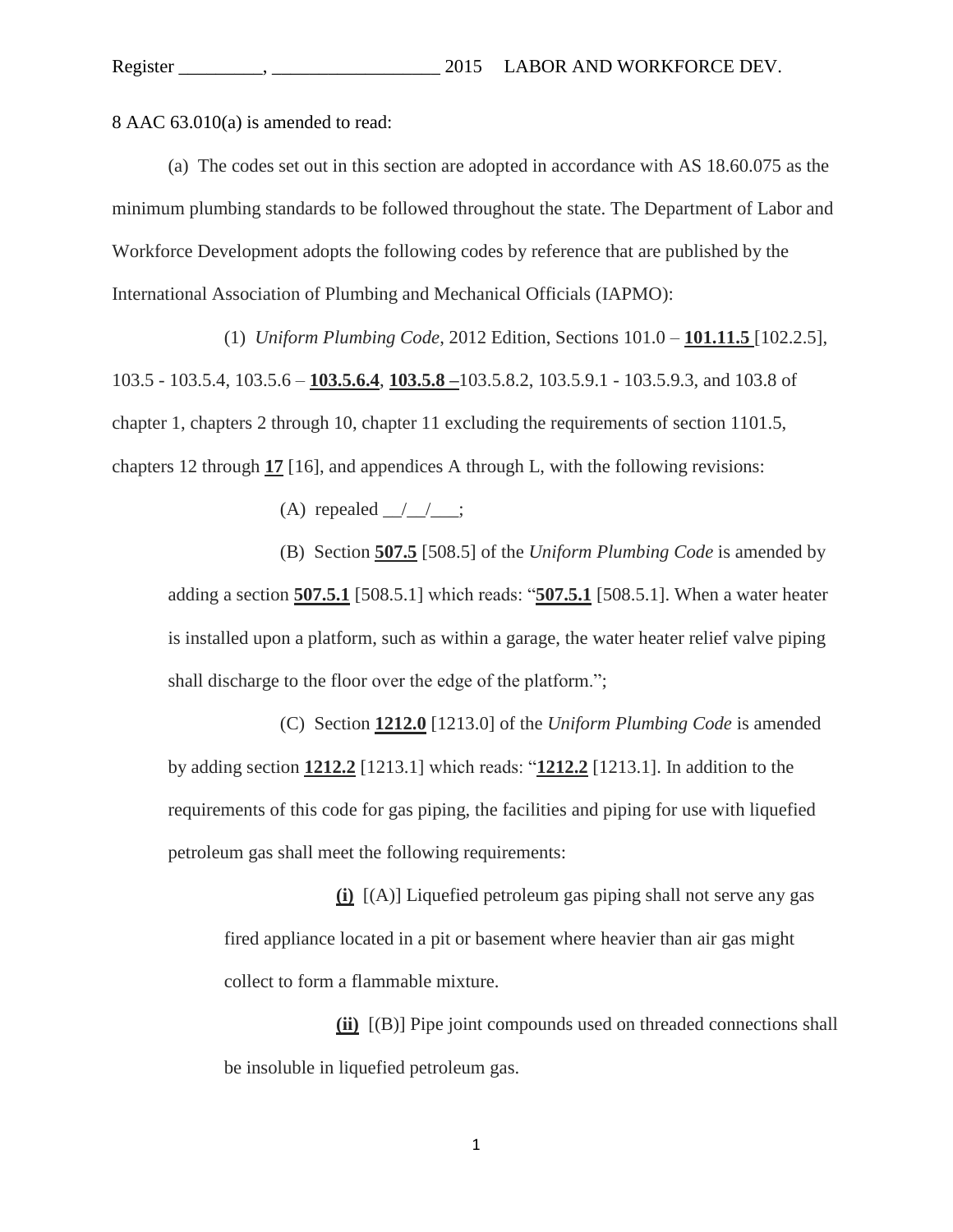Register \_\_\_\_\_\_\_\_\_, \_\_\_\_\_\_\_\_\_\_\_\_\_\_\_\_\_\_ 2015 LABOR AND WORKFORCE DEV.

**(iii)** [(C)] Every valve and appurtenance used on such piping shall be designed and approved for use with liquefied petroleum gas.

**(iv)** [(D)] Relief valves shall discharge to the exterior of the building into the air and shall be at least five feet horizontally away from any opening into a building that is below the discharge opening.";

(D) Section 604.11 of the *Uniform Plumbing Code* is amended by replacing existing language to read:[;] "**604.11 Lead Content.** The maximum allowable lead content in pipes, pipe fittings, plumbing fittings, and fixtures intended to convey or dispense water for human consumption shall be not more than a weighted average of 0.25 percent with respect to the wetted surfaces of pipes, pipe fittings, plumbing fittings, and fixtures. For solder and flux, the lead content shall be not more than 0.2 percent where used in piping systems that convey or dispense water for human consumption. Exceptions: (1) Pipes, pipe fittings, plumbing fittings, fixtures, or backflow preventers used for nonpotable services such as manufacturing, industrial processing, irrigation, outdoor watering, or any other uses where the water is not used for human consumption. (2) Water closets, bidets, urinals, fill valves, flushometer valves, tub fillers, shower valves, service saddles, or water distribution main gate valves that are 2 inches (50 millimeters) in diameter or larger.";

(2) *Uniform Swimming Pool, Spa and Hot Tub Code*, 2012 edition, paragraphs 101.1 - 103.2, 103.3.1,103.4, chapters 2 through 10, and appendices A through C;

(3) *Uniform Solar Energy Code*, 2012 edition, paragraphs 101.0 - 103.2, 103.4, 106.0 - 106.2, 106.4, chapters 2 through 12, and appendices A through C.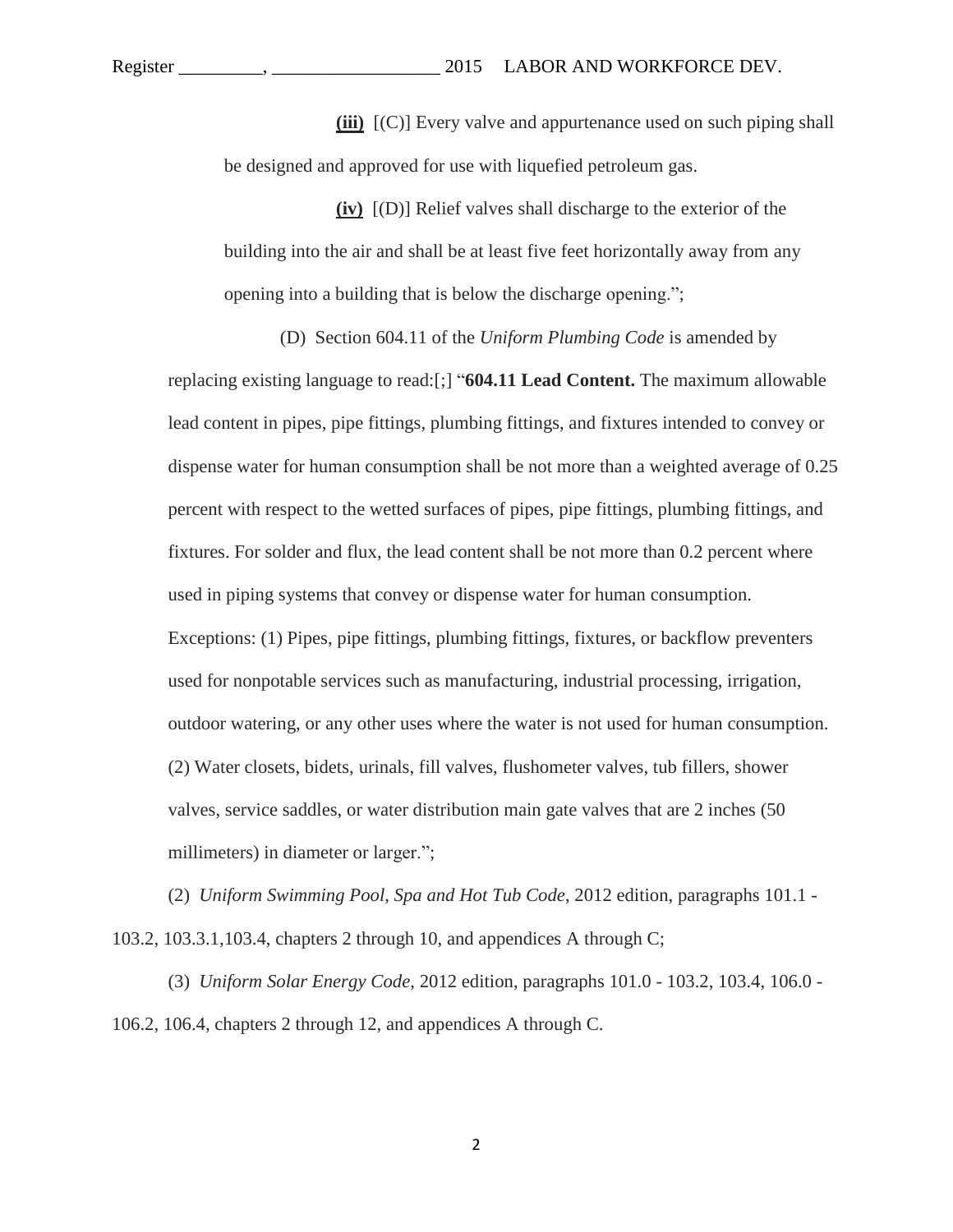(Eff. 8/5/72, Register 43; am 7/12/81, Register 79; am 11/1/2000, Register 156; am 9/25/2002, Register 163; am 12/6/2003, Register 168; am 9/27/2008, Register 187; am 2/23/2011, Register 197; am 10/23/2014, Register 212; am  $\frac{1}{2}$  , Register  $\frac{1}{2}$ **Authority:** AS 18.60.705 AS 18.60.710

8 AAC 70.025(a) is amended to read:

(a)The **2014** [2011] Edition of the *National Electrical Code* (NFPA **70-2014**[70-2011]) adopted by the National Fire Protection Association on June **10-13, 2013** [7-10, 2010], and approved by the American National Standards Institute on August **1, 2013** [5, 2010], constitutes the minimum electrical code for the state and is adopted by reference.

(Eff. 4/27/96, Register 138; am 12/17/99, Register 152; am 9/25/2002, Register 163; am 6/14/2006, Register 178; am 9/27/2008, Register 187; am 10/16/2012, Register 204; am 10/23/2014, Register 212; am / / , Register )

**Authority:** AS 18.60.580 AS 18.60.600

**Editor's note:** Copies of the National Electric Code and the National Electrical Safety Code, adopted by reference in 8 AAC 70.025, are available for public review at the Mechanical Inspection Section, Division of Labor Standards and Safety, Department of Labor and Workforce Development, **1251 Muldoon Road, Suite113** [3301 Eagle Street, Suite 302], Anchorage, AK **99504** [3]; telephone (907) 269-4925. Additionally, copies of the National Electric Code may be obtained by contacting the National Fire Protection Association, One Batterymarch Park, Quincy, MA 02169-7471; telephone: (800) 344-3555; facsimile: (617) 770-0700; Internet address: http://www.nfpa.org. Copies of the National Electrical Safety Code may be obtained by contacting the Institute of Electrical and Electronics Engineers Inc., 3 Park Avenue, New York, NY 10016-5997.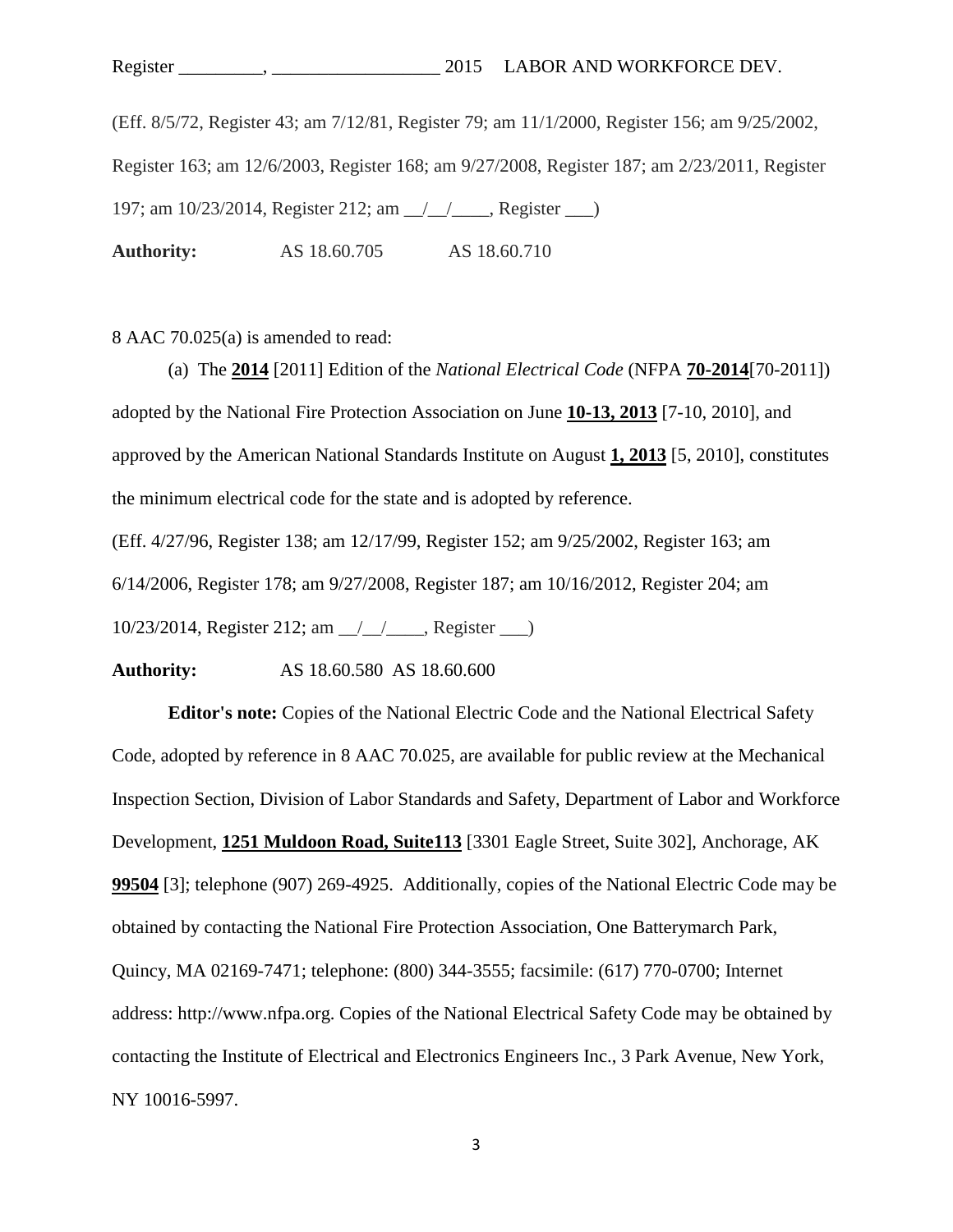8 AAC 77.005(1) is repealed and readopted to read:

(1) the *Safety Code for Elevators and Escalators,* 2013 edition *(ASME A17.1- 2013)*,

(A) with the following revisions:

(i) Section 2.2.2.3 is amended by replacing the existing language to read:

"**2.2.2.3.** For pits subject to the periodic accumulation of ground water, a permanent drain or sump pump shall be installed. For pits not subject to the periodic accumulation of ground water, the permanent installation of a drain or sump pump is not required, unless required by section 2.2.2.5.";

(ii) Section 2.2.2.5 is revised by replacing the existing language to read:

"**2.2.2.5.** Elevators serving four or more stories above or four or more stories below the level of fire department vehicle access and elevators located in structures with an I-2 occupancy classification shall be provided with a gravity drain or sump pump. The level of fire department vehicle access shall be considered the first story. The drain or sump pump shall have the capacity to remove a minimum of 50 gallons per minute per common elevator hoistway or pit. This provision does not apply to existing elevator hoistways.";

(iii) Section 2.2.2 is revised by adding the following new sections to read: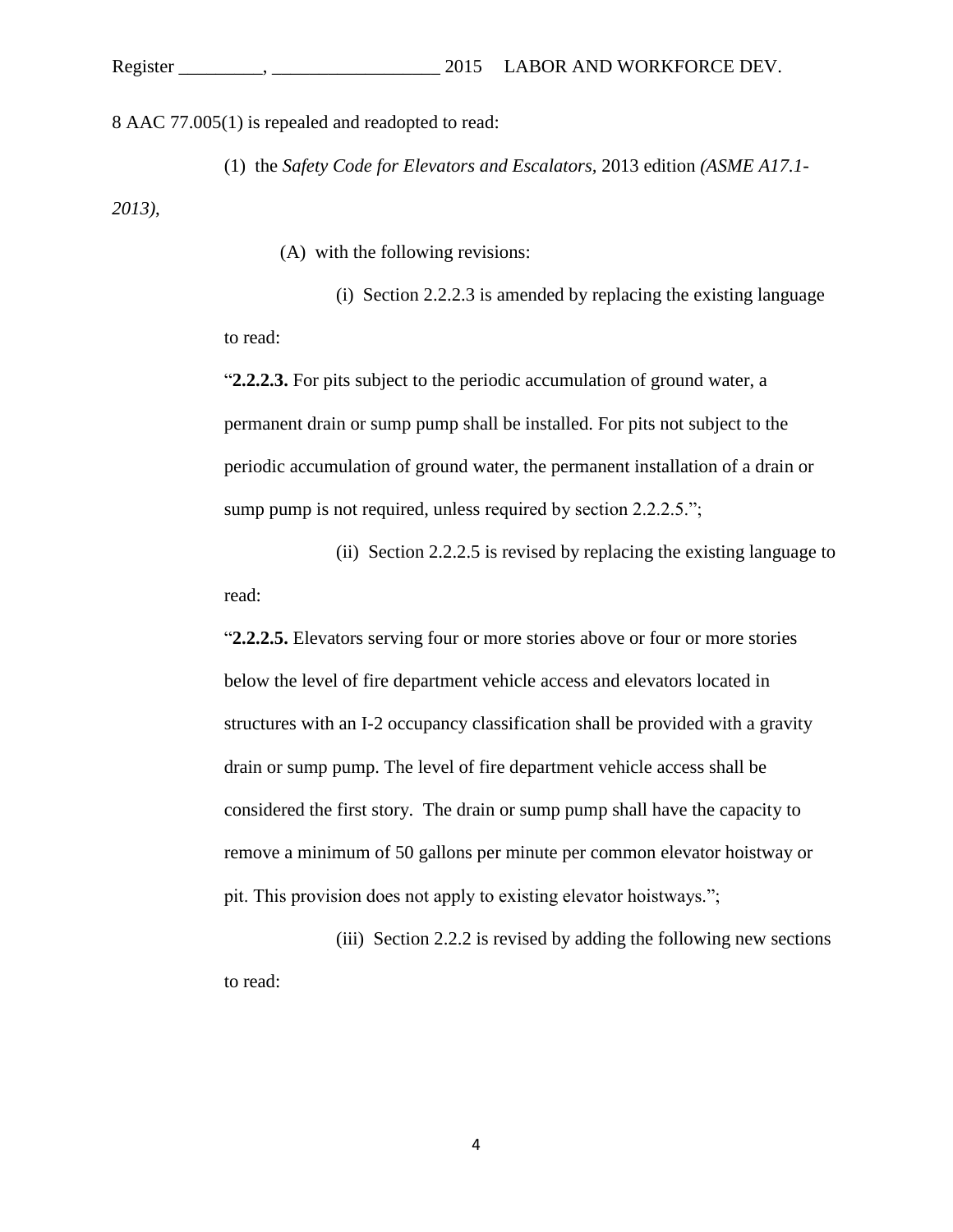"**2.2.2.7.** Sump pumps serving elevators required to be powered by a standby or emergency generator shall also be powered by the standby or emergency generator.

"**2.2.2.8.** Discharge shall go into the building sanitary drainage system or to an approved location on the exterior of the building.

"**2.2.2.9.** Discharging into the building sanitary drainage system shall be through an air gap or air break into an approved indirect waste receptor. The indirect waste receptor shall be of such shape and capacity to control splashing or flooding and shall be located where readily accessible for inspection. The sanitary drainage system must be sized in accordance with the plumbing code to accommodate the rate of flow.

"**2.2.2.10.** When discharging to the exterior of the building, the discharge point shall be permanently labeled "ELEVATOR PIT DISCHARGE" in letters a minimum of one-half inch in height. Discharge resulting from periodic ground water accumulation shall not flow over a walking surface and shall not create a nuisance or hazard. Discharge resulting from fire suppression shall not create a hazard.

"**2.2.2.11.** When a sump pump is utilized, a disconnect serving the sump pump circuit shall be installed in the elevator machine room in compliance with Article 620, Section VI (branch circuits for other utilization equipment: disconnecting means and control) of the *National Electrical Code,* adopted by reference in 8 AAC  $70.025(a)$ .";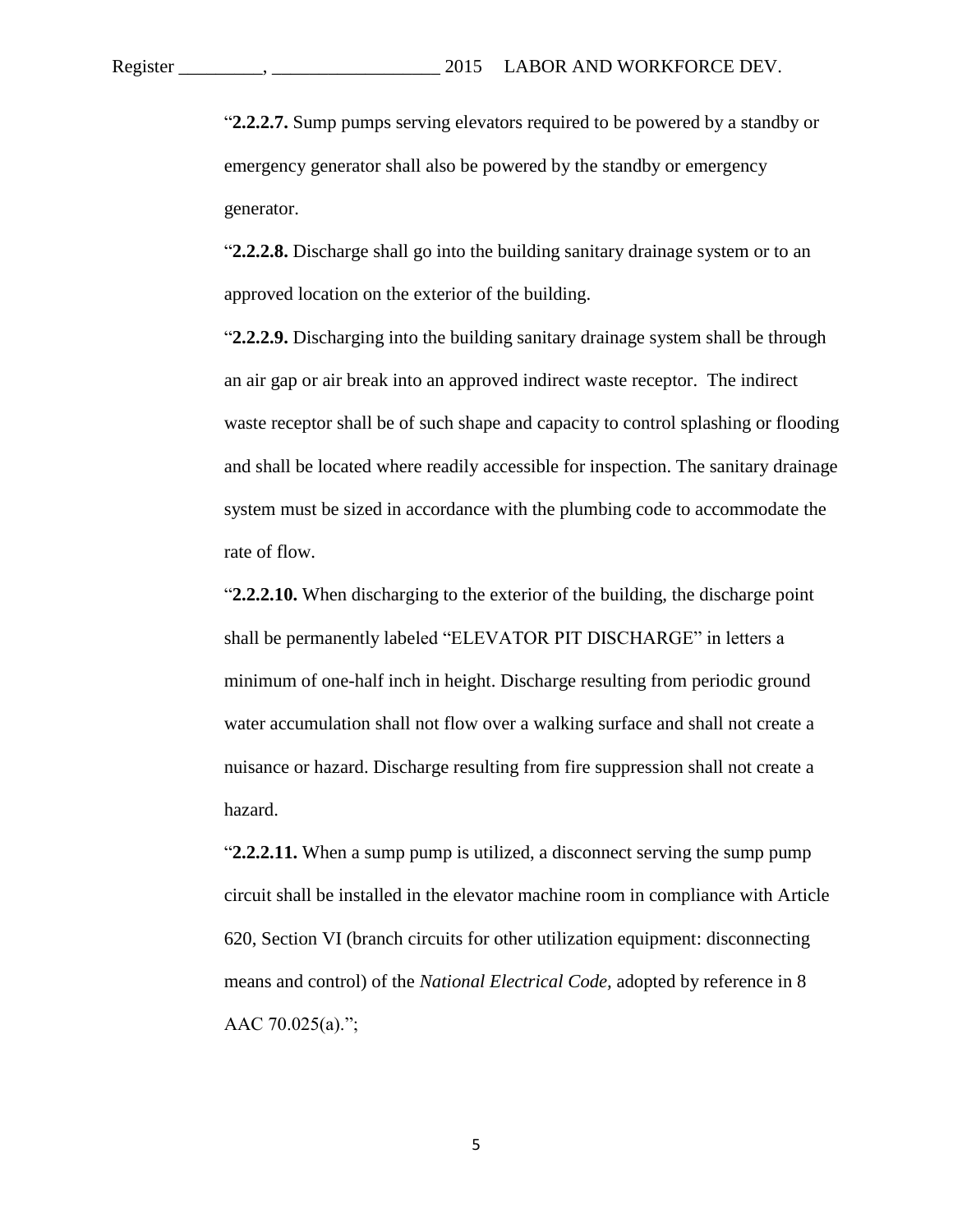(iv) Section 2.2.4.4 is revised by adding new language at the end of the existing language to read:

"However, access to pits may be extended to authorized personnel with training in safe access to the pit area.";

(v) Section  $8.6.1.1.2$  is revised by adding "; and" after subparagraph (c), and by adding the following language:

"(d) Manufacturer's design and intended function of components and systems.";

(vi) Section 8.6.1.2.1(a) is revised by replacing the existing language to read:

"(a) A Maintenance Control Program for each unit (See 8.6.1.1.1) shall be provided and shall be viewable on-site by elevator personnel at all times from the time of acceptance inspection and test until such time that device is placed out of service (See 8.10.1.5)

(vii) Section 8.6.1.7.2 is revised by replacing the existing language to read:

"**8.6.1.7.2 Periodic Test Forms.** All required periodic tests shall be documented on a test form provided by the department. The form shall be filled out completely and accurately and shall be kept as a permanent part of the maintenance records for the device.";

(viii) Section 8.6.11.1 is revised by replacing the existing language to read:

"**8.6.11.1 Firefighters' Emergency Operation.** All elevators provided with firefighters' emergency operation shall be subjected to testing by authorized or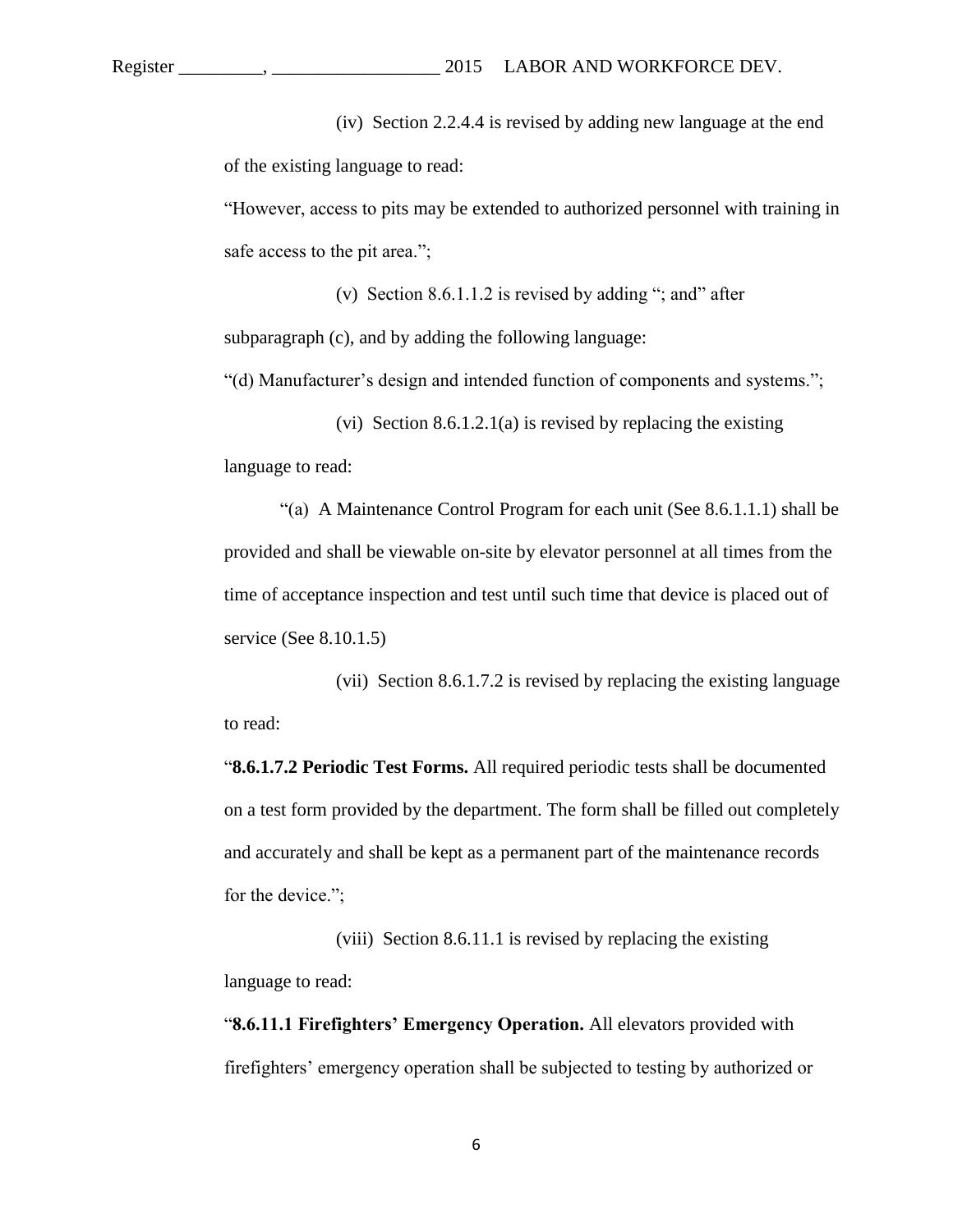elevator personnel at least once every three months. As part of testing, the elevator shall be subjected to Phase I recall by use of the key switch, and a minimum of one-floor operation on Phase II. A record of test findings shall be kept as part of the maintenance records. Any deficiency discovered shall be noted as a violation on an inspection report provided by the department. The violation must be remedied in accordance with 8 AAC 77.110.";

 $(ix)$  Section 8.11.1.1.2 is revised by replacing existing subparagraphs (a) and (b) to read:

"(a) Periodic tests shall be witnessed by an inspector employed by the authority having jurisdiction, or by persons authorized by the authority having jurisdiction.

"(b) The owner or the owner's authorized agent shall have all of the tests required by section 8.11 made by elevator personnel trained to perform those services, and have those persons record all applicable data on a form provided by the department.";

(x) Section 8.11.1.2 is revised by changing "applicable Code requirements" to "applicable requirements", and by adding the following language:

"(d) the manufacturer's design and intended function of components and systems.";

(xi) Section 8.11.1.3 is revised by adding the following language:

"(a) Periodic inspections of all devices subject to compliance with this code shall be inspected in accordance with 8 AAC 77.025.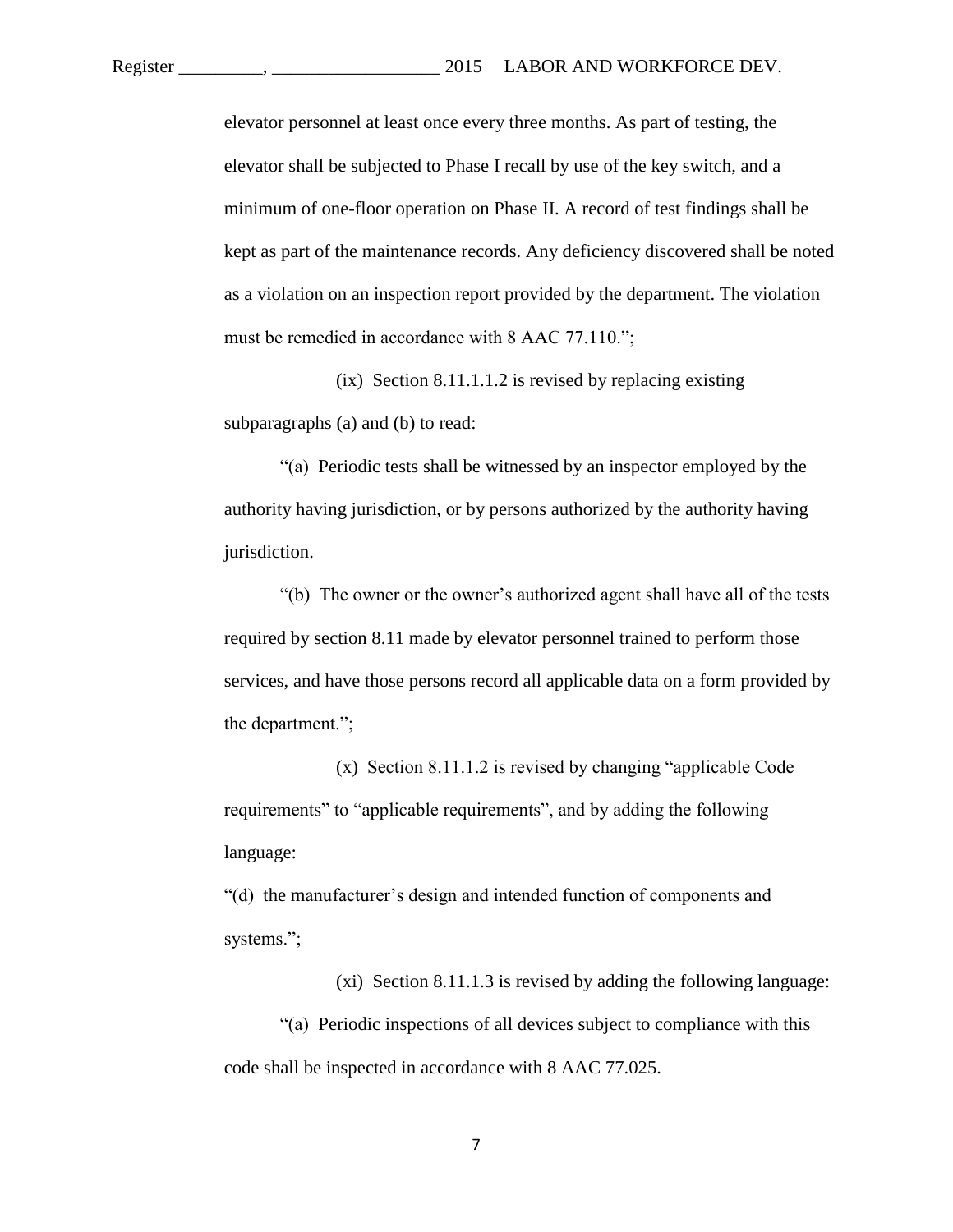"(b) Periodic category 1 testing, as described in Nonmandatory Appendix N, shall be accomplished at an interval not to exceed 12 months.

"(c) Periodic category 3 testing, as described in Nonmandatory Appendix N, shall be accomplished at an interval not to exceed 36 months.

"(d) Periodic category 5 testing, as described in Nonmandatory Appendix N, shall be accomplished at an interval not to exceed 60 months.";

(B) except that the following sections are not adopted as part of the minimum safety standards applicable to elevators, escalators, and similar devices in the state:

(i) Section 4.3 (hand elevators);

- (ii) Section 5.3 (private residence elevators);
- (iii) Section 5.4 (private residence inclined elevators);

(iv) Section 5.8 (marine elevators);

(v) Section 5.9 (mine elevators);

(vi) Section 5.11 (wind turbine tower elevators);

(vii) Section 7.4 (material lifts without automatic transfer

devices);

(viii) Section 7.5 (electric material lifts without automatic transfer

devices);

(ix) Section 7.6 (hydraulic material lifts without automatic transfer

devices);

(x) Section 7.9 (electric material lifts with automatic transfer

devices);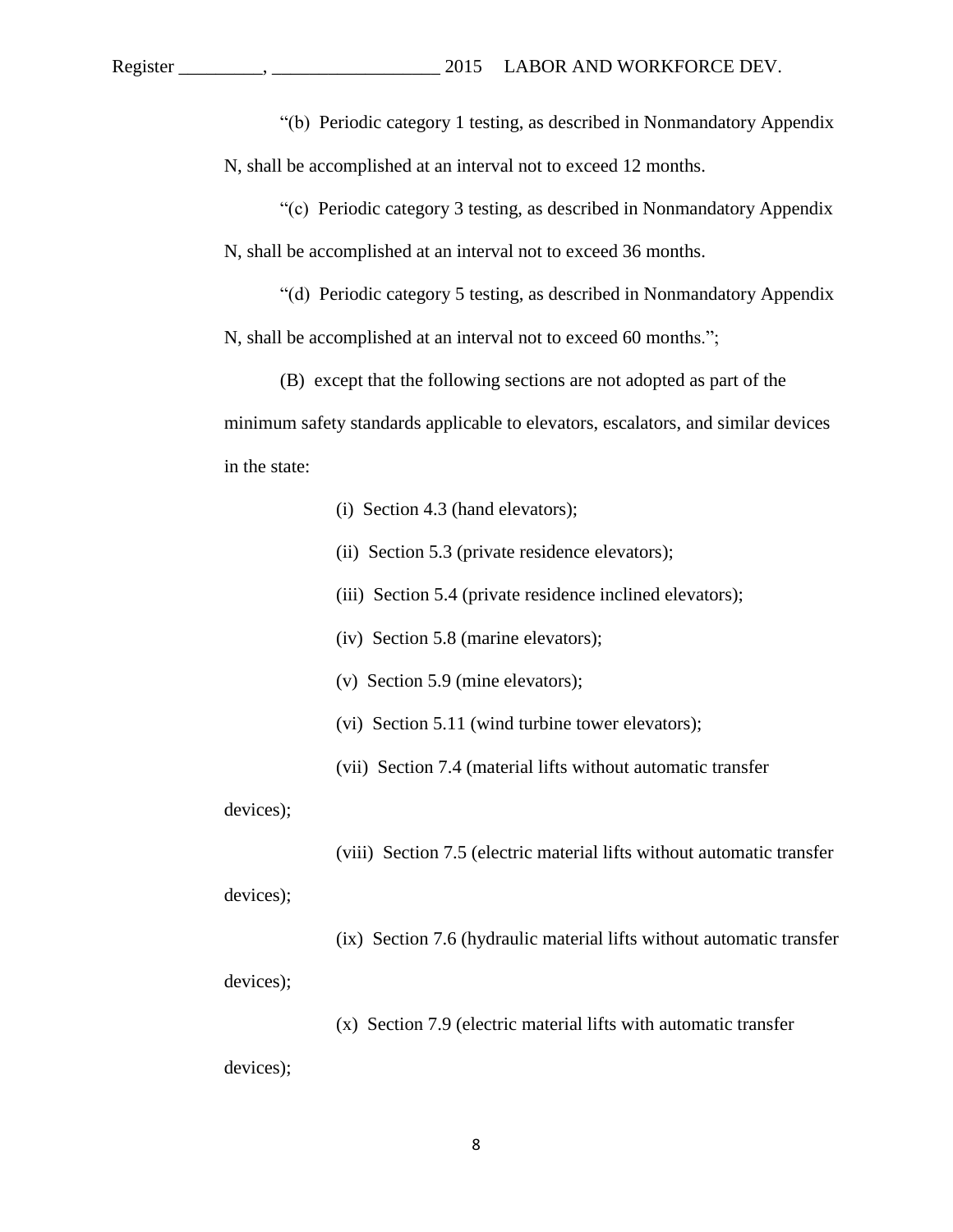(xi) Section 7.10 (hydraulic material lifts with automatic transfer

devices);

(xii) Section 7.11 (material lifts with obscured transfer devices);

(xiii) Section 8.6.6.3 (general requirements; maintenance and

testing; hand elevators);

(xiv) Section 8.6.7.3 (general requirements; maintenance and testing; private residence elevators);

(xv) Section 8.6.7.4 (general requirements; maintenance and testing; private residence inclined elevators);

(xvi) Section 8.6.7.8 (general requirements; maintenance and testing; shipboard elevators);

(xvii) Section 8.6.7.9 (general requirements; maintenance and testing; mine elevators);

(xviii) Section 8.6.7.11 (general requirements, maintenance and testing; wind turbine tower elevators);

(xix) Section 8.7.4.3 (general requirements; alterations; hand elevators);

(xx) Section 8.7.5.3 (general requirements; alterations; private residence elevators);

(xxi) Section 8.7.5.4 (general requirements; alterations; private residence inclined elevators);

(xxii) Section 8.7.5.8 (general requirements; alterations; shipboard elevators);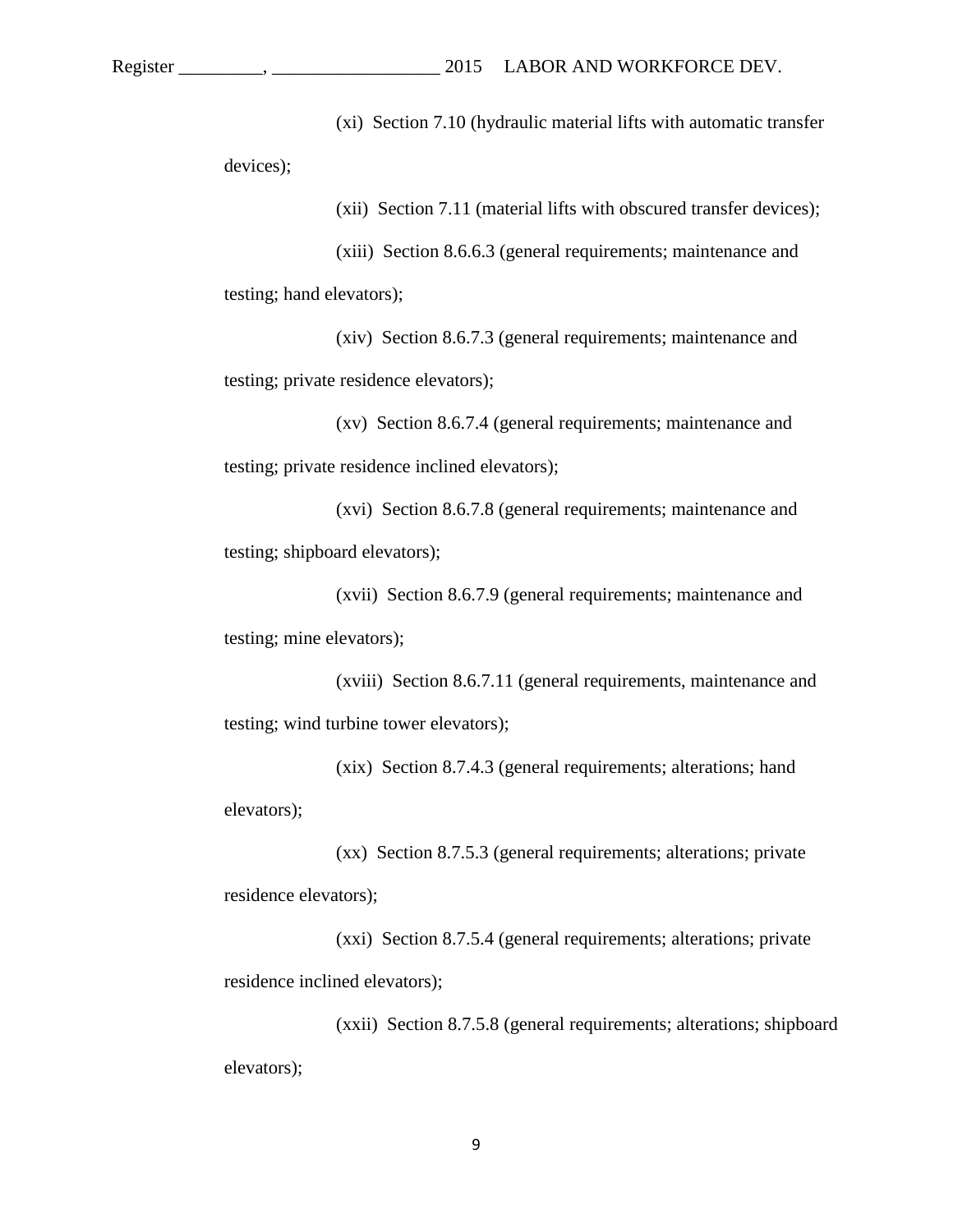(xxiii) Section 8.7.5.9 (general requirements; alterations; mine elevators);

(xxiv) Section 8.10.5.2 (acceptance inspection and tests of other equipment; private residence elevators);

(xxv) Section 8.10.5.3 (acceptance inspection and tests of other equipment; hand elevators);

(xxvi) Section 8.10.5.8 (acceptance inspection and tests of other equipment; shipboard elevators);

(xxvii) Section 8.10.5.14 (acceptance inspection and tests of other equipment; wind turbine tower elevators);

(xxviii) Section 8.11.5.2 (periodic inspection and witnessing of tests; private residence elevators);

(xxix) Section 8.11.5.3 (periodic inspection and witnessing of tests; hand elevators);

(xxx) Section 8.11.5.8 (periodic inspection and witnessing of tests; shipboard elevators);

(xxxi) Section 8.11.5.14 (periodic inspection and witnessing of tests; wind turbine tower elevators).

The introductory language of 8 AAC 77.005(2) is amended to read:

(2) the *Safety Code for Existing Elevators and Escalators,* **2011 edition (ASME A17.3-2011)** [2008 EDITION (ASME A17.3-2008)]; the *Safety Code for Existing Elevators and Escalators*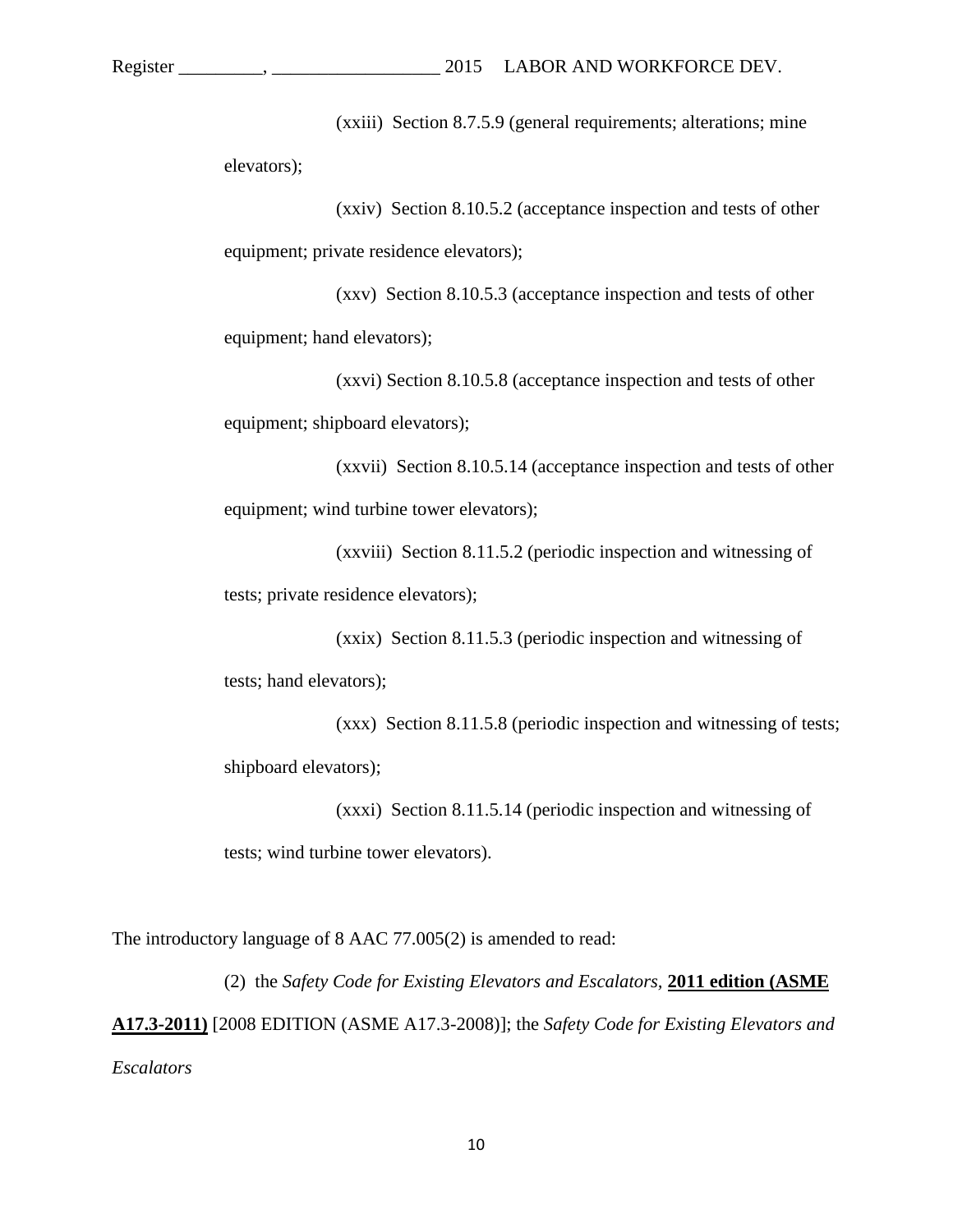. . .

The introductory language of 8 AAC 77.005(3) is amended to read:

(3) the *Safety Standard for Platform Lifts and Stairway Chairlifts*, **2014 edition (ASME A18.1-2014)** [2008 EDITION (ASME A18.1-2008)],

. . .

8 AAC 77.005(4) is amended to read:

(4) the *Guide for Inspection of Elevators, Escalators, and Moving Walks* **(2012 edition (ASME A17.2-2012)** [(ASME A17.2-2010)];

(Eff. 10/21/79, Register 72; am 10/21/92, Register 124; am 12/17/99, Register 152; am 9/25/2002, Register 163; am 6/14/2006, Register 178; am 2/23/2011, Register 197; am 10/16/2012, Register 204; am 10/23/2014, Register 212; am \_\_\_/\_\_\_/\_\_\_, Register \_\_\_)

**Authority:** AS 18.60.800

**Editor's note:** The address and telephone number for reporting as required in 8 AAC 77.025 is Mechanical Inspection Section, Division of Labor Standards and Safety, Department of Labor and Workforce Development, **1251 Muldoon Road, Suite 113** [3301 Eagle Street, Suite 302], Anchorage, AK **99504** [3]; telephone (907) 269-4925.

Copies of the National Electric Code and the National Electrical Safety Code, adopted by reference in 8 AAC 70.025, are available for public review at the Mechanical Inspection Section, Division of Labor Standards and Safety, Department of Labor and Workforce Development, **1251 Muldoon Road, Suite 113**[3301 Eagle Street, Suite 302], Anchorage, AK 9950**4**[3]; or telephone (907) 269-4925. Additionally, copies of the National Electric Code may be obtained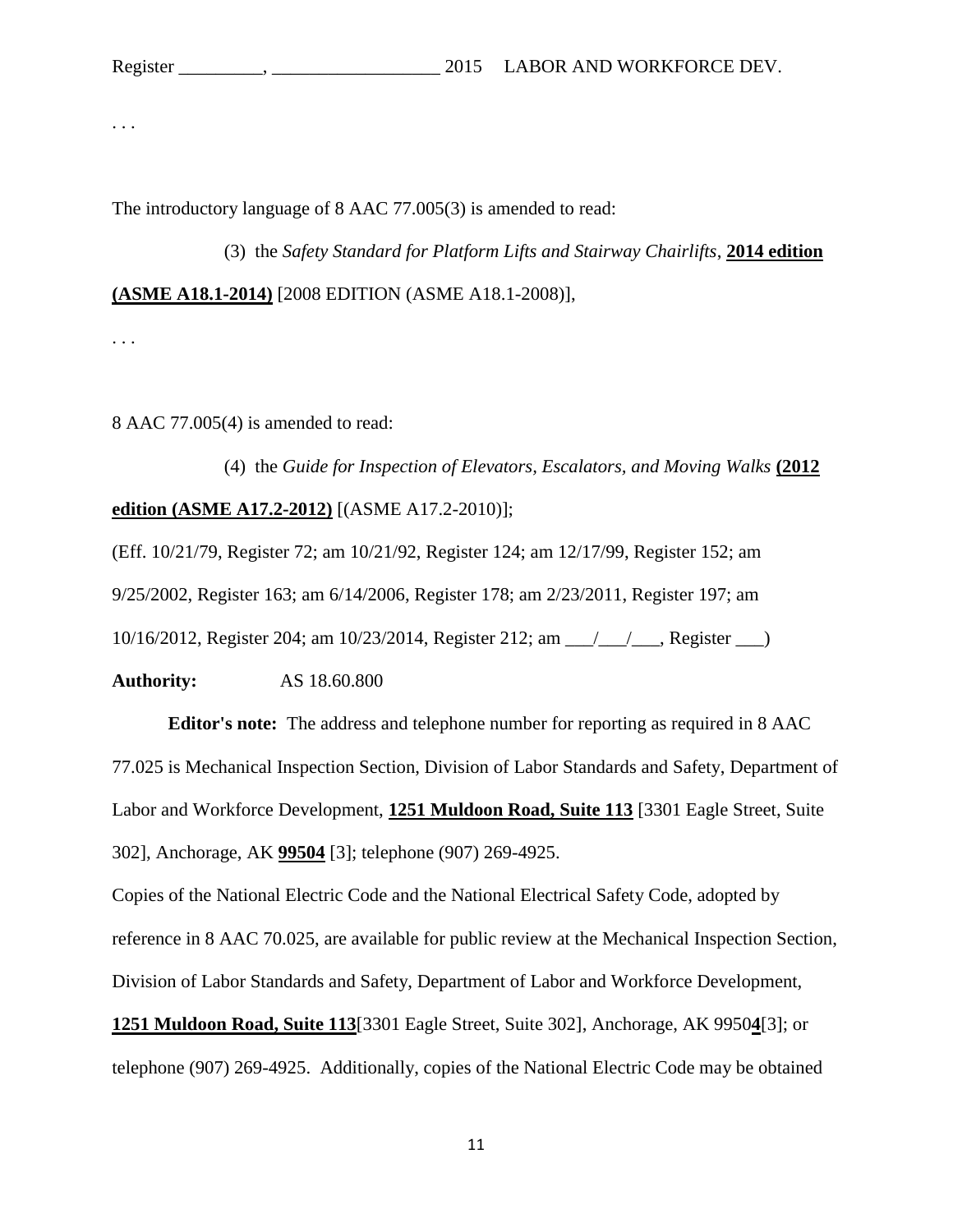by contacting the National Fire Protection Association, One Batterymarch Park, Quincy, MA 02169-7471; telephone: (800) 344-3555; facsimile: (617) 770-0700; Internet address: http://www.nfpa.org. Copies of the National Electrical Safety Code may be obtained by contacting the Institute of Electrical and Electronics Engineers Inc., 3 Park Avenue, New York, NY 10016-5997.

8 AAC 77.065(a) is amended to read:

(a) An owner of an elevator inspected by the department shall pay the department, upon completion of the inspection and receipt of invoice, the following fees for inspection:

| (F) repealed $6/14/2006$ ;                                                     |
|--------------------------------------------------------------------------------|
|                                                                                |
|                                                                                |
|                                                                                |
| $(4)$ repealed $10/21/92$ ;                                                    |
|                                                                                |
| (6) for a limited use or limited access device  \$350 [250];                   |
| (7) special inspections: travel costs, actual expense, and applicable per-hour |
| inspection time charge at \$200 per hours.[.]                                  |

(1) for an elevator with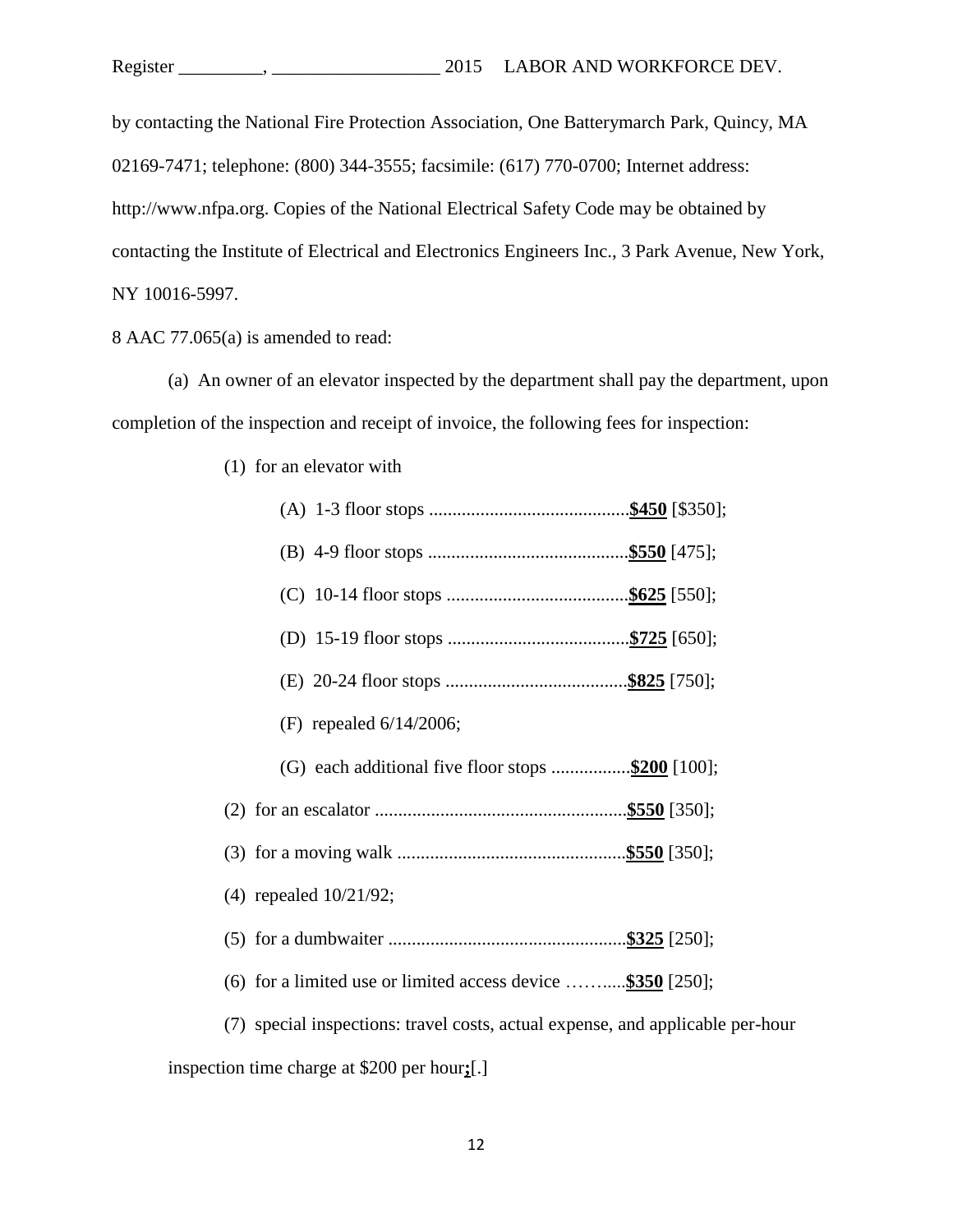Register \_\_\_\_\_\_\_\_\_, \_\_\_\_\_\_\_\_\_\_\_\_\_\_\_\_\_\_ 2015 LABOR AND WORKFORCE DEV.

## **(8) for a wheelchair lift …………………….………\$350.**

(Eff. 10/21/79, Register 72; am 7/11/84, Register 90; am 10/21/92, Register 124; am 7/13/96, Register 139; am 12/17/99, Register 152; am 6/14/2006, Register 178; am 9/27/2008, Register 187; am  $\angle$   $\angle$   $\angle$  Register  $\angle$ 

**Authority:** AS 18.60.800

8 AAC 80.020 is amended to read:

**8 AAC 80.020. Inspection fees**. The owner or user of a boiler, unfired pressure vessel, refrigeration system, or shop that is inspected by a special inspector, chief inspector, approved inspector, or deputy inspector shall pay the department, upon completion of inspections and receipt of invoice, the following fees for inspection services:

- (1) high-pressure boilers with
	- (A) under 250 square feet of heating surface:
		- (i) internal inspection  $\frac{690}{580}$ ;
		- (ii) external inspection **\$85** [\$75]; or
	- (B) 250 750 square feet of heating surface:
		- (i) internal inspection **\$100** [\$90];
		- (ii) external inspection **\$85** [\$75]; or
	- (C) over 750 square feet of heating surface:
		- (i) internal inspection **\$130** [\$120];
		- (ii) external inspection **\$100** [\$90];
- (2) low-pressure boilers with
	- (A) under 500 square feet of heating surface: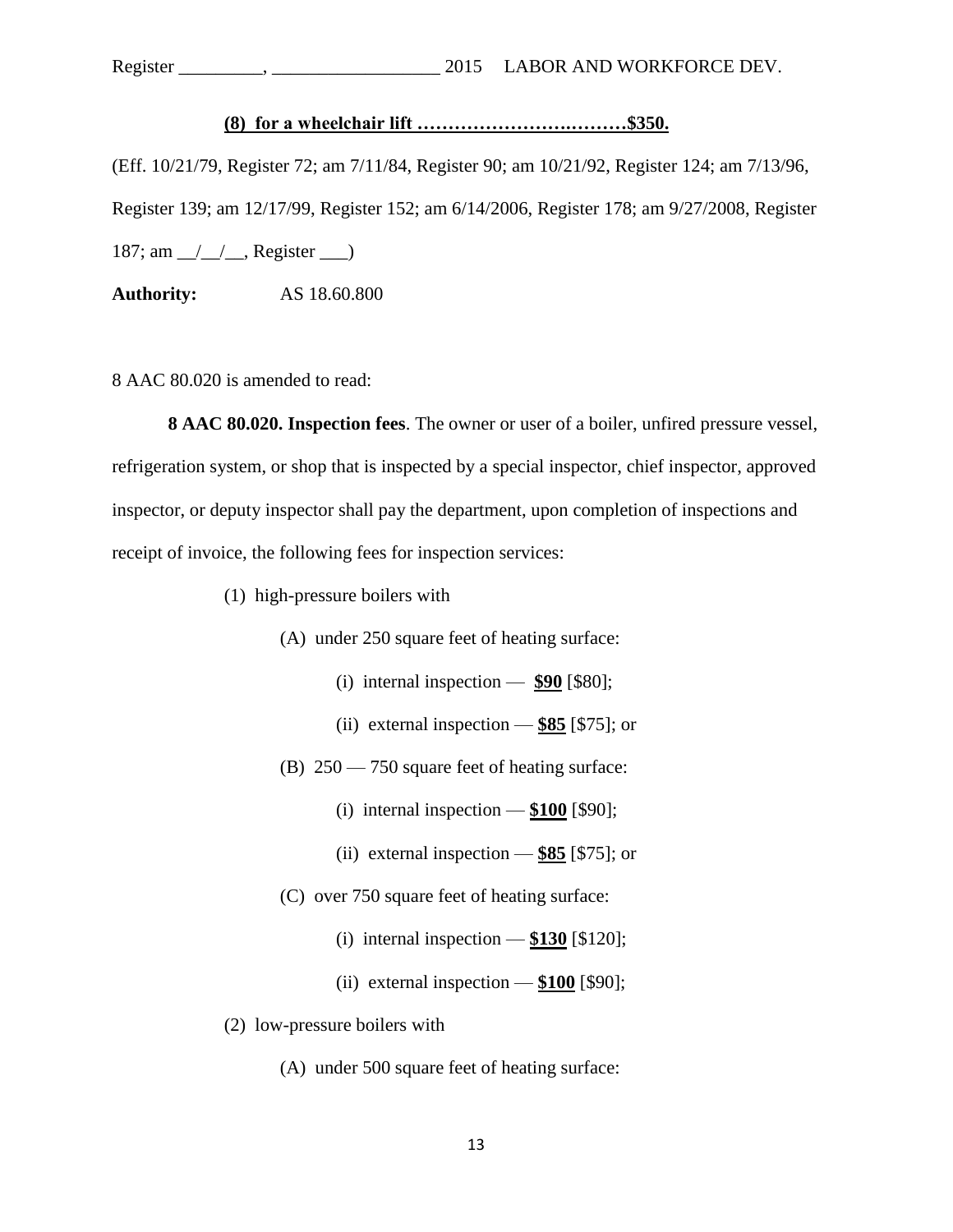- (i) internal inspection —**\$80** [\$70];
- (ii) external inspection —**\$65** [\$55]; or
- (B) 500 square feet of heating surface or over:
	- (i) internal inspection —**\$105** [\$95];
	- (ii) external inspection  $-\frac{$75}{965}$ ;
- (3) cast iron and miniature boilers **\$65** [\$55];
- (4) hot water supply boilers **\$55** [\$45];
- (5) unfired pressure vessels and refrigeration systems **\$65** [\$55];
- (6) shop and special inspections,
	- (A) **\$150** [\$100] per hour; and
	- (B) repealed 12/17/99;
	- (C) all transportation, travel, and actual expenses;
- (7) each certificate of inspection —**\$60** [\$55]. (In effect before 7/28/59; am

11/22/75, Register 56; am 2/12/76, Register 57; am 3/29/78, Register 65; am 6/21/84, Register

90; am 7/1/84, Register 90; am 10/21/92, Register 124; am 12/17/99, Register 152; am

11/1/2000, Register 156; am 12/6/2003, Register 168; am 9/27/2008, Register 187; \_\_\_/\_\_\_/\_\_\_,

Register \_\_\_)

**Authority: AS 18.60.180 AS 18.60.340 AS 16.60.360** 

8 AAC 90.890 is amended to read:

## **8 AAC 90.890. Work legally performed and experience legally obtained.** For

purposes of compliance with a minimum work or experience requirement in this chapter, work is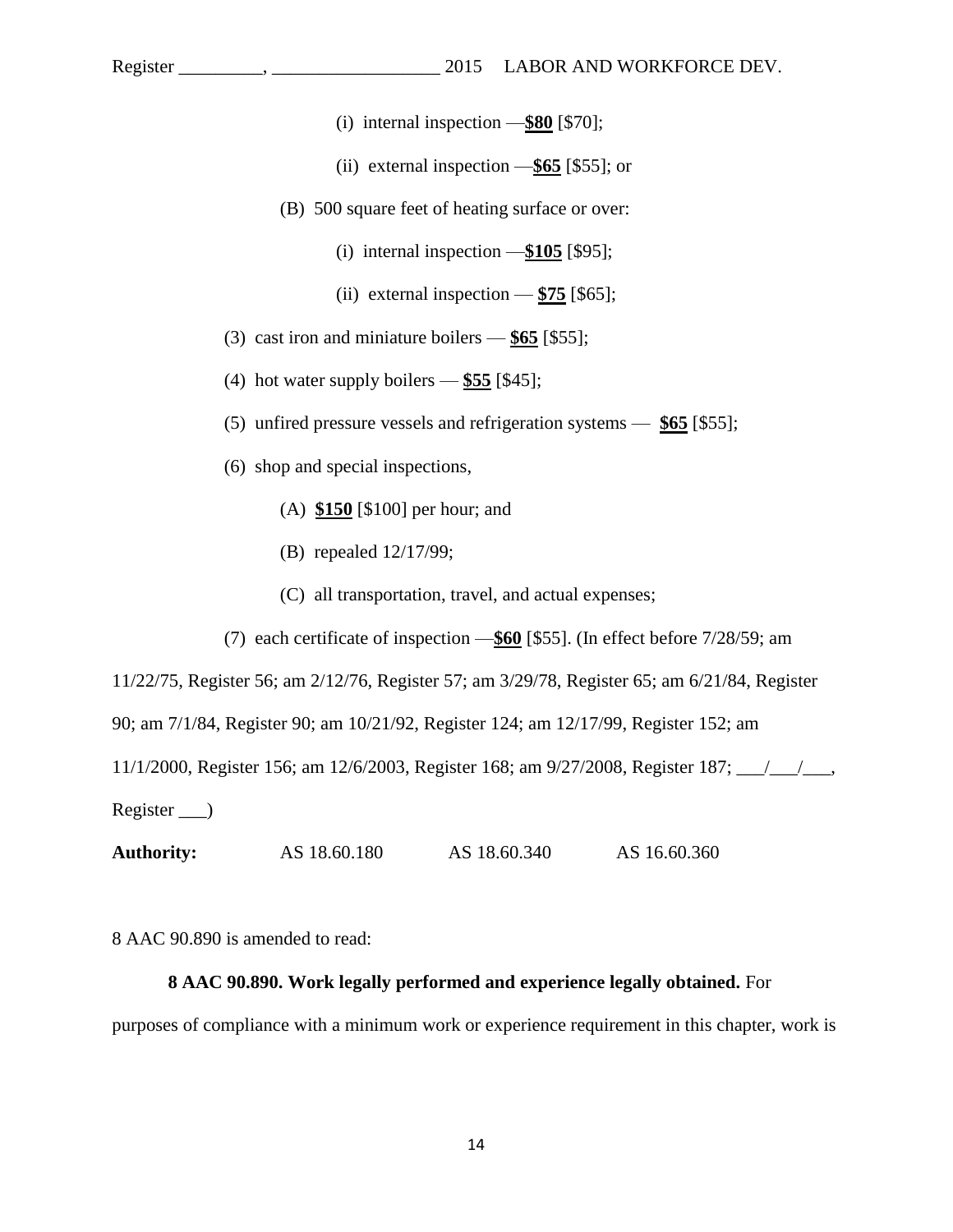legally performed, and experience is legally obtained while performing work, if the work is performed

(1) for a contractor with a current, valid license, registration, certificate, or other credential required for practice of the contractor's trade or profession by the law of the **state** [JURISDICTION] in which the work is performed, and if the work is performed in the **state** [JURISDICTION] in which the contractor is licensed, registered, certificated, or otherwise credentialed; if the work is performed in a **state** [JURISDICTION] that does not require a license, registration, certificate, or other credential for practice of the contractor's trade or profession, the department will consider documented work or experience to be in compliance with this paragraph;

(2) under the direct supervision of a journeyman tradesperson; and

(3) in compliance with the laws of the **state** [JURISDICTION] in which the work is performed. (Eff. 9/27/2008, Register 187;  $\angle$  /  $\angle$ , Register  $\Box$ ) **Authority:** AS 18.62.020 AS 18.62.050 AS 18.62.060

8 AAC 90.900(12) is amended to read:

(12) "plumber journeyman" means a person who performs plumbing work in the installation, removal, alteration, or repair of plumbing and drainage systems, within the property lines of the premises; in this paragraph, "plumbing and drainage systems"

(A) includes all

- (i) building supply and distribution piping for potable water;
- (ii) water treating or utilization equipment;
- (iii) plumbing fixtures and traps;